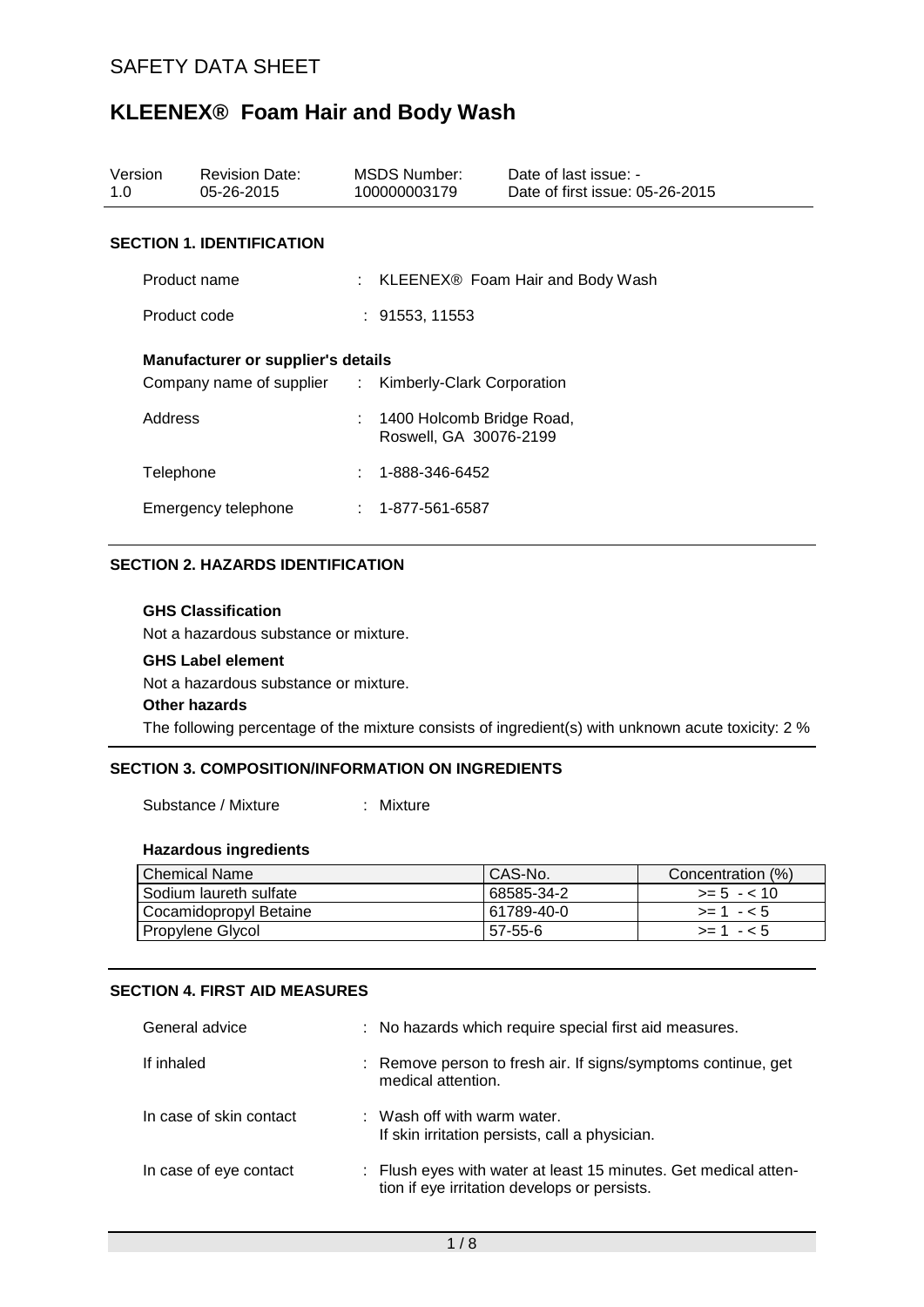| Version<br>1.0 | <b>Revision Date:</b><br>05-26-2015                    |                                        | MSDS Number:<br>100000003179 | Date of last issue: -<br>Date of first issue: 05-26-2015                                                                         |
|----------------|--------------------------------------------------------|----------------------------------------|------------------------------|----------------------------------------------------------------------------------------------------------------------------------|
| If swallowed   |                                                        |                                        | immediately.                 | : Clean mouth with water and drink afterwards plenty of water.<br>If symptoms persist, call a physician or Poison Control Center |
| delayed        | Most important symptoms<br>and effects, both acute and | $\therefore$ No information available. |                              |                                                                                                                                  |
|                | Notes to physician                                     |                                        | : No information available.  |                                                                                                                                  |

#### **SECTION 5. FIRE-FIGHTING MEASURES**

| Suitable extinguishing media                      | : Use extinguishing measures that are appropriate to local<br>circumstances and the surrounding environment. |
|---------------------------------------------------|--------------------------------------------------------------------------------------------------------------|
| Hazardous combustion prod-<br>ucts                | : Carbon monoxide, carbon dioxide and unburned<br>hydrocarbons (smoke).                                      |
| Further information                               | : Standard procedure for chemical fires.                                                                     |
| Special protective equipment<br>for fire-fighters | : In the event of fire, wear self-contained breathing apparatus.                                             |

## **SECTION 6. ACCIDENTAL RELEASE MEASURES**

| Personal precautions, protec-<br>tive equipment and emer-<br>gency procedures | : Not required under normal use.<br>No conditions to be specially mentioned.                                 |
|-------------------------------------------------------------------------------|--------------------------------------------------------------------------------------------------------------|
| Environmental precautions                                                     | : No special environmental precautions required.                                                             |
| Methods and materials for<br>containment and cleaning up                      | : Wipe up with absorbent material (e.g. cloth, fleece).<br>Keep in suitable, closed containers for disposal. |

## **SECTION 7. HANDLING AND STORAGE**

| Advice on protection against<br>fire and explosion | : Normal measures for preventive fire protection.                                |  |
|----------------------------------------------------|----------------------------------------------------------------------------------|--|
| Advice on safe handling                            | : For personal protection see section 8.<br>No special handling advice required. |  |
| Conditions for safe storage                        | : Store at room temperature in the original container.                           |  |
| Materials to avoid                                 | : No special restrictions on storage with other products.                        |  |
|                                                    |                                                                                  |  |

# **SECTION 8. EXPOSURE CONTROLS/PERSONAL PROTECTION**

#### **Ingredients with workplace control parameters**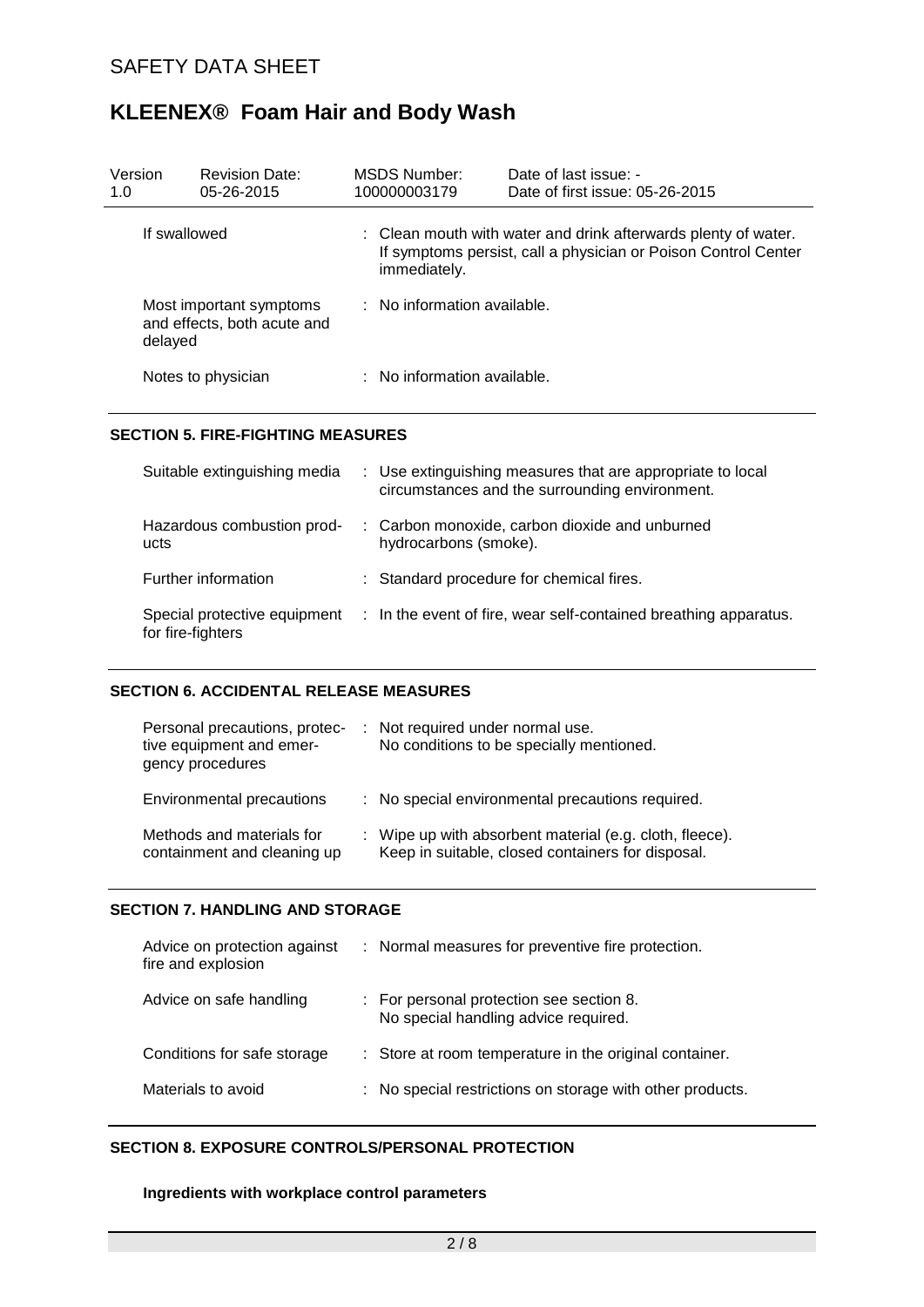| Version<br><b>Revision Date:</b><br>05-26-2015<br>1.0     | <b>MSDS Number:</b><br>100000003179 | Date of last issue: -                     | Date of first issue: 05-26-2015                         |                |
|-----------------------------------------------------------|-------------------------------------|-------------------------------------------|---------------------------------------------------------|----------------|
| Ingredients                                               | CAS-No.                             | Value type<br>(Form of<br>exposure)       | Control parame-<br>ters / Permissible<br>concentration  | <b>Basis</b>   |
| Propylene Glycol                                          | $57 - 55 - 6$                       | <b>TWA</b>                                | 10 mg/m3                                                | <b>US WEEL</b> |
| Hazardous components without workplace control parameters |                                     |                                           |                                                         |                |
| Ingredients                                               | CAS-No.                             |                                           |                                                         |                |
| Sodium laureth sulfate                                    | 68585-34-2                          |                                           |                                                         |                |
| Cocamidopropyl Betaine                                    | 61789-40-0                          |                                           |                                                         |                |
| <b>Engineering measures</b>                               | none                                |                                           |                                                         |                |
| Personal protective equipment                             |                                     |                                           |                                                         |                |
| Respiratory protection                                    | required.                           |                                           | : No personal respiratory protective equipment normally |                |
| Hand protection                                           |                                     |                                           |                                                         |                |
| Remarks                                                   | : not required under normal use     |                                           |                                                         |                |
| Eye protection                                            |                                     | not required under normal use             |                                                         |                |
| Skin and body protection                                  | Not applicable                      |                                           |                                                         |                |
| Protective measures                                       |                                     | No special protective equipment required. |                                                         |                |
| Hygiene measures                                          |                                     | General industrial hygiene practice.      |                                                         |                |

# **SECTION 9. PHYSICAL AND CHEMICAL PROPERTIES**

| Appearance                                      | : liquid             |
|-------------------------------------------------|----------------------|
| Color                                           | : light blue         |
| Odor                                            | : pleasant           |
| рH                                              | $: 5 - 6$            |
| Melting point/range                             | : 0 °C               |
| Boiling point/boiling range                     | : 100 °C             |
| Flash point                                     | : Not applicable     |
| Vapor pressure                                  | : similar to water   |
| Solubility(ies)<br>Solubility in other solvents | : completely soluble |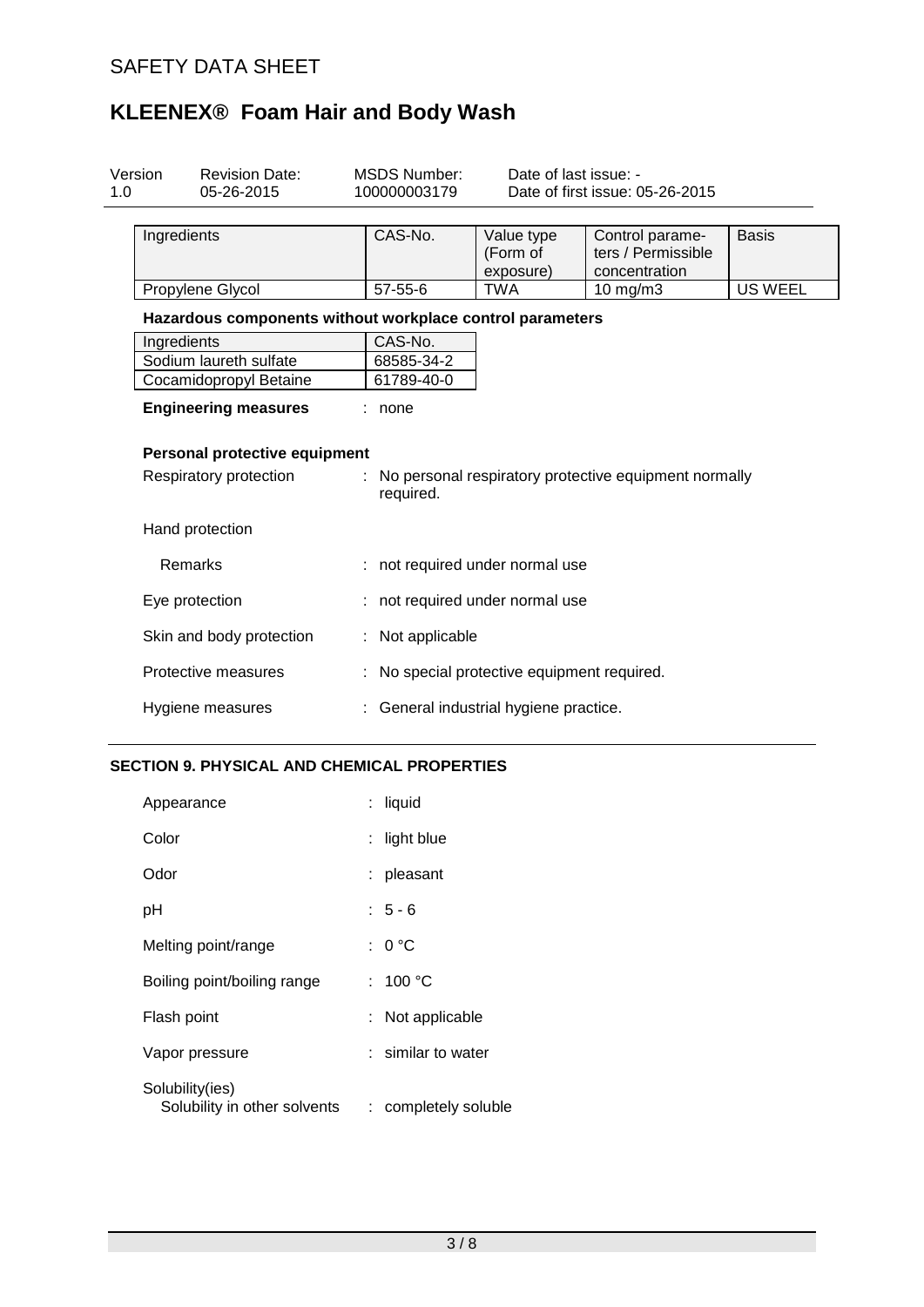| Version | <b>Revision Date:</b> | MSDS Number: | Date of last issue: -           |  |
|---------|-----------------------|--------------|---------------------------------|--|
| 1.0     | 05-26-2015            | 100000003179 | Date of first issue: 05-26-2015 |  |
|         |                       |              |                                 |  |

# **SECTION 10. STABILITY AND REACTIVITY**

#### **SECTION 11. TOXICOLOGICAL INFORMATION**

#### **Acute toxicity**

#### **Product:**

| Acute oral toxicity              | : Acute toxicity estimate: $>$ 5,000 mg/kg<br>Method: Calculation method |
|----------------------------------|--------------------------------------------------------------------------|
| Acute dermal toxicity            | : Acute toxicity estimate: $>$ 5,000 mg/kg<br>Method: Calculation method |
| Ingredients:                     |                                                                          |
|                                  |                                                                          |
| <b>Propylene Glycol:</b>         |                                                                          |
| Acute oral toxicity              | (Rat, male and female): 22,000 mg/kg                                     |
| <b>Skin corrosion/irritation</b> |                                                                          |
| Product:                         |                                                                          |
| Result: No skin irritation       |                                                                          |
|                                  |                                                                          |
| Ingredients:                     |                                                                          |
| <b>Cocamidopropyl Betaine:</b>   |                                                                          |

Result: Skin irritation

## **Propylene Glycol:**

Species: Rabbit Result: No skin irritation

#### **Serious eye damage/eye irritation**

#### **Product:**

Result: No eye irritation

#### **Ingredients:**

**Cocamidopropyl Betaine:** Result: Eye irritation

# **Propylene Glycol:**

Species: Rabbit Result: No eye irritation Method: OECD Test Guideline 405

#### **Respiratory or skin sensitization**

# **Product:**

Remarks: No data available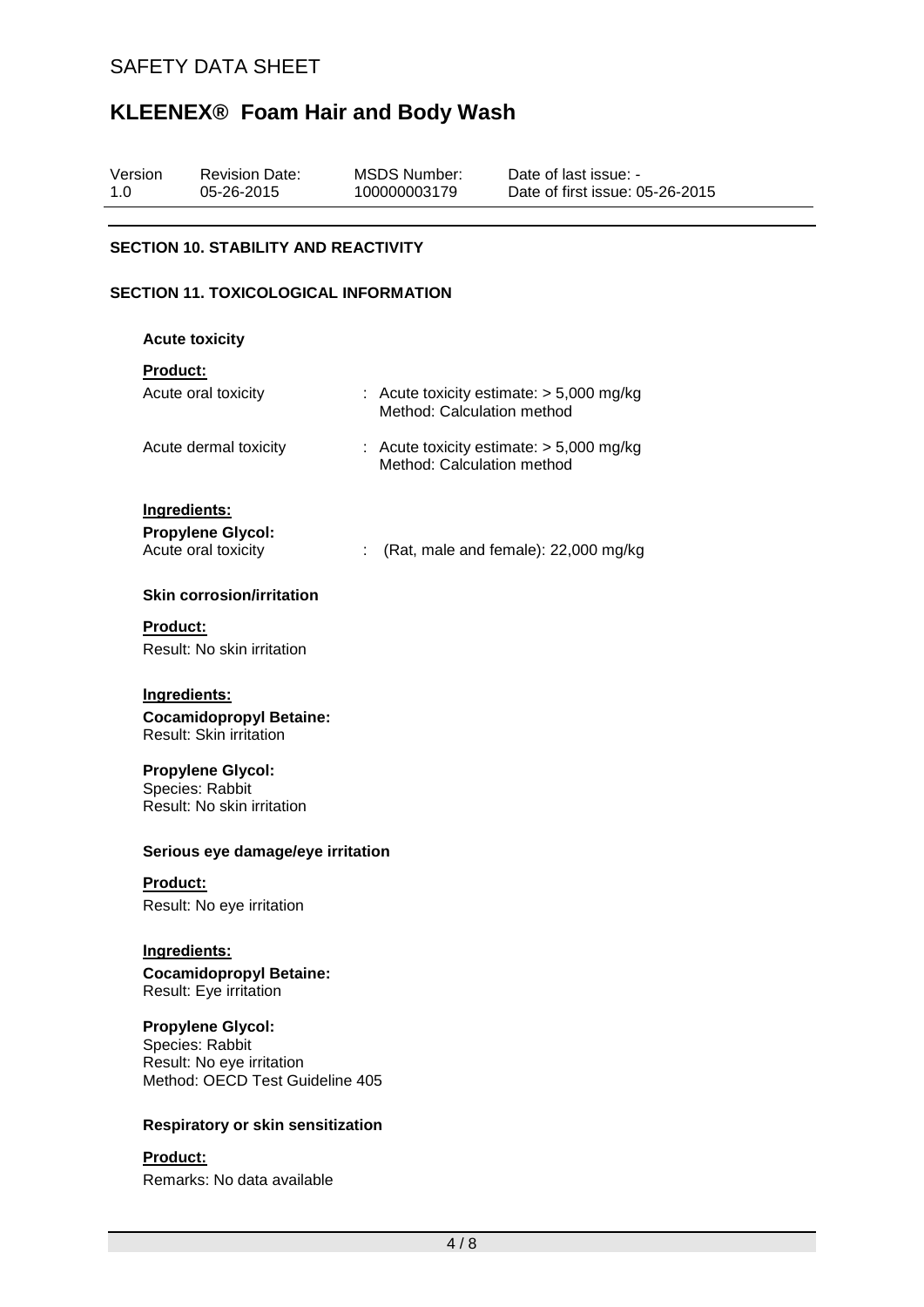| Version<br>1.0  | <b>Revision Date:</b><br>05-26-2015                                                                                                                             | <b>MSDS Number:</b><br>100000003179                                                                                                                            | Date of last issue: -<br>Date of first issue: 05-26-2015                                                                            |  |  |
|-----------------|-----------------------------------------------------------------------------------------------------------------------------------------------------------------|----------------------------------------------------------------------------------------------------------------------------------------------------------------|-------------------------------------------------------------------------------------------------------------------------------------|--|--|
| Ingredients:    | <b>Cocamidopropyl Betaine:</b><br>Result: Does not cause skin sensitization.<br><b>Propylene Glycol:</b><br>Method: OECD Test Guideline 406<br>Result: negative |                                                                                                                                                                |                                                                                                                                     |  |  |
| <b>IARC</b>     | Carcinogenicity                                                                                                                                                 | No ingredient of this product present at levels greater than or<br>equal to 0.1% is identified as probable, possible or confirmed<br>human carcinogen by IARC. |                                                                                                                                     |  |  |
| <b>OSHA</b>     |                                                                                                                                                                 | No ingredient of this product present at levels greater than or<br>equal to 0.1% is identified as a carcinogen or potential carcino-<br>gen by OSHA.           |                                                                                                                                     |  |  |
| <b>NTP</b>      |                                                                                                                                                                 | by NTP.                                                                                                                                                        | No ingredient of this product present at levels greater than or<br>equal to 0.1% is identified as a known or anticipated carcinogen |  |  |
|                 | <b>Experience with human exposure</b>                                                                                                                           |                                                                                                                                                                |                                                                                                                                     |  |  |
| <b>Product:</b> |                                                                                                                                                                 |                                                                                                                                                                |                                                                                                                                     |  |  |
| Inhalation      |                                                                                                                                                                 |                                                                                                                                                                | : Remarks: No human information is available.                                                                                       |  |  |
| Skin contact    |                                                                                                                                                                 |                                                                                                                                                                | : Remarks: No human information is available.                                                                                       |  |  |
| Eye contact     |                                                                                                                                                                 |                                                                                                                                                                | : Remarks: No human information is available.                                                                                       |  |  |
| Ingestion       |                                                                                                                                                                 |                                                                                                                                                                | : Remarks: No human information is available.                                                                                       |  |  |
|                 | <b>Further information</b>                                                                                                                                      |                                                                                                                                                                |                                                                                                                                     |  |  |
| Product:        | Remarks: No data available                                                                                                                                      |                                                                                                                                                                |                                                                                                                                     |  |  |

# **SECTION 12. ECOLOGICAL INFORMATION**

**Ecotoxicity**

| Ingredients:                                           |                                                 |
|--------------------------------------------------------|-------------------------------------------------|
| <b>Cocamidopropyl Betaine:</b><br>Toxicity to fish     | : LC50 (Fish): 1.11 mg/l<br>Exposure time: 96 h |
| Toxicity to daphnia and other<br>aquatic invertebrates | : EC50: 1.9 mg/l<br>Exposure time: 48 h         |
| Toxicity to algae                                      | : EC50: 5.6 mg/l<br>Exposure time: 72 h         |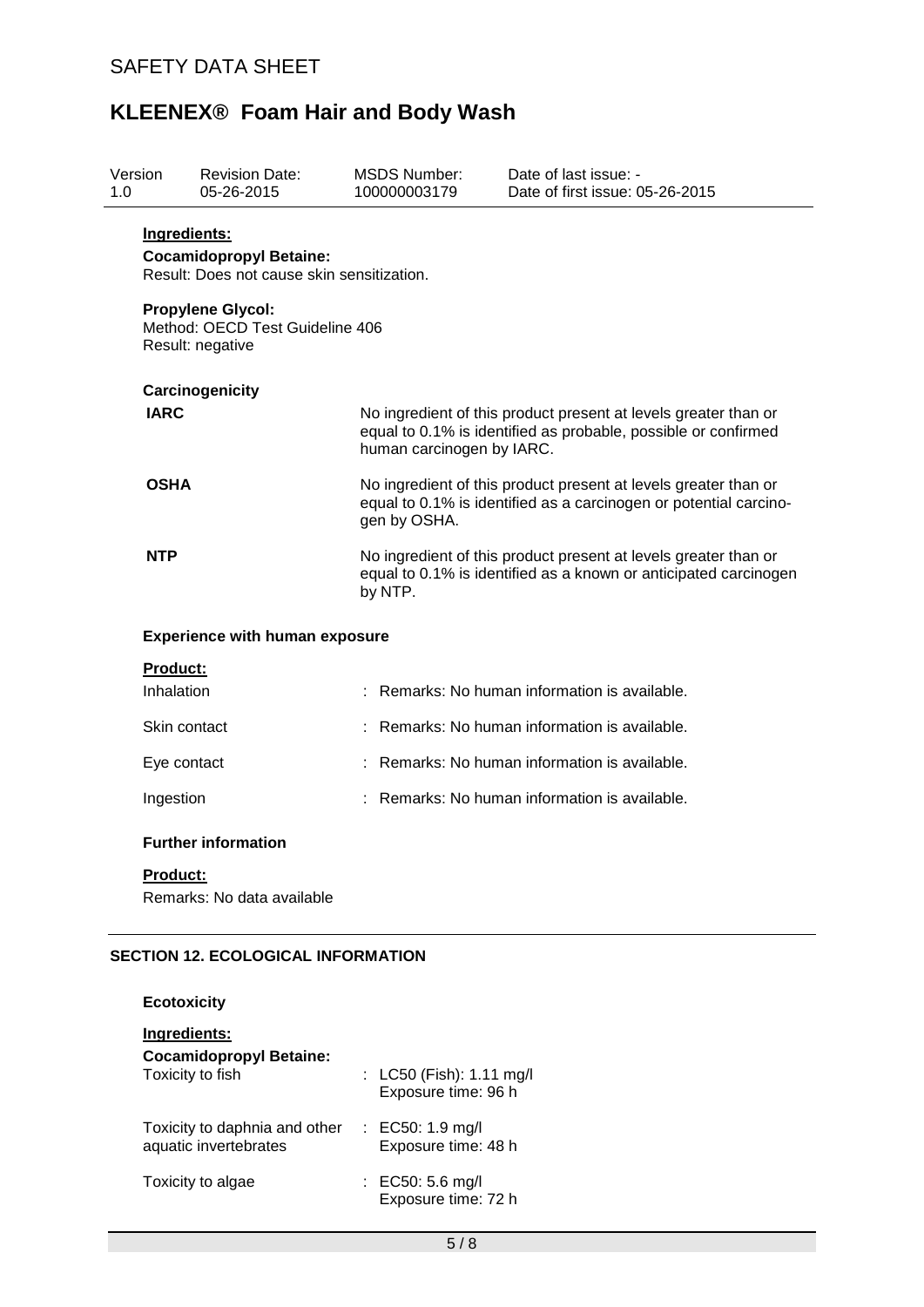| Version<br>1.0 |                                                                    | <b>Revision Date:</b><br>05-26-2015                         |  | <b>MSDS Number:</b><br>100000003179               | Date of last issue: -<br>Date of first issue: 05-26-2015 |  |  |  |
|----------------|--------------------------------------------------------------------|-------------------------------------------------------------|--|---------------------------------------------------|----------------------------------------------------------|--|--|--|
|                | Toxicity to fish                                                   | <b>Propylene Glycol:</b>                                    |  | : LC50 (Fish): 40,613 mg/l<br>Exposure time: 96 h |                                                          |  |  |  |
|                | Toxicity to daphnia and other<br>aquatic invertebrates             |                                                             |  | : EC50: 18,340 mg/l<br>Exposure time: 48 h        |                                                          |  |  |  |
|                |                                                                    | <b>Persistence and degradability</b>                        |  |                                                   |                                                          |  |  |  |
|                | Ingredients:<br><b>Cocamidopropyl Betaine:</b><br>Biodegradability |                                                             |  | : Result: Readily biodegradable.                  |                                                          |  |  |  |
|                |                                                                    | <b>Bioaccumulative potential</b>                            |  |                                                   |                                                          |  |  |  |
|                | Ingredients:<br>octanol/water                                      | <b>Cocamidopropyl Betaine:</b><br>Partition coefficient: n- |  | : Remarks: Not applicable                         |                                                          |  |  |  |
|                |                                                                    | <b>Mobility in soil</b><br>No data available                |  |                                                   |                                                          |  |  |  |
|                |                                                                    | Other adverse effects                                       |  |                                                   |                                                          |  |  |  |
|                | <b>Product:</b><br>mation                                          | Additional ecological infor-                                |  |                                                   | : There is no data available for this product.           |  |  |  |

# **SECTION 13. DISPOSAL CONSIDERATIONS**

| Disposal methods       |                                                                                   |
|------------------------|-----------------------------------------------------------------------------------|
| Waste from residues    | : Offer surplus and non-recyclable solutions to a licensed dis-<br>posal company. |
| Contaminated packaging | : Empty remaining contents.                                                       |

## **SECTION 14. TRANSPORT INFORMATION**

#### **International Regulation**

#### **IATA-DGR**

Not regulated as a dangerous good

#### **IMDG-Code**

Not regulated as a dangerous good

**Transport in bulk according to Annex II of MARPOL 73/78 and the IBC Code** Not applicable for product as supplied.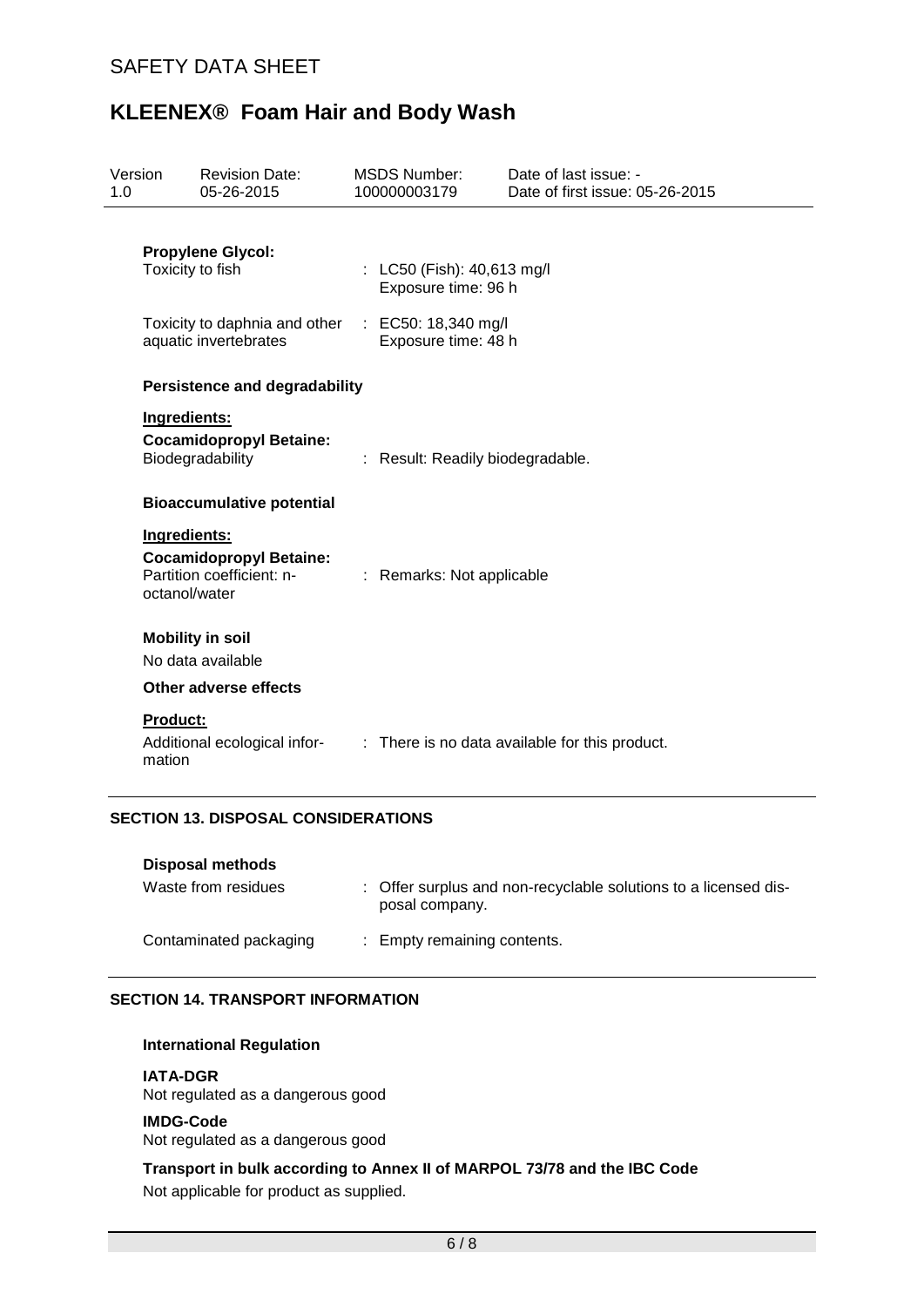| Version<br>1.0                                                                                                                                                                                                                                                                                                                                                                                         |                                                                                                                                                                                                                                          | <b>Revision Date:</b><br>05-26-2015        |               | <b>MSDS Number:</b><br>100000003179                                                                        | Date of last issue: -<br>Date of first issue: 05-26-2015                                                    |    |                                    |  |
|--------------------------------------------------------------------------------------------------------------------------------------------------------------------------------------------------------------------------------------------------------------------------------------------------------------------------------------------------------------------------------------------------------|------------------------------------------------------------------------------------------------------------------------------------------------------------------------------------------------------------------------------------------|--------------------------------------------|---------------|------------------------------------------------------------------------------------------------------------|-------------------------------------------------------------------------------------------------------------|----|------------------------------------|--|
|                                                                                                                                                                                                                                                                                                                                                                                                        | <b>Domestic regulation</b>                                                                                                                                                                                                               |                                            |               |                                                                                                            |                                                                                                             |    |                                    |  |
|                                                                                                                                                                                                                                                                                                                                                                                                        | 49 CFR                                                                                                                                                                                                                                   | Not regulated as a dangerous good          |               |                                                                                                            |                                                                                                             |    |                                    |  |
|                                                                                                                                                                                                                                                                                                                                                                                                        |                                                                                                                                                                                                                                          | <b>SECTION 15. REGULATORY INFORMATION</b>  |               |                                                                                                            |                                                                                                             |    |                                    |  |
|                                                                                                                                                                                                                                                                                                                                                                                                        | <b>TSCA list</b>                                                                                                                                                                                                                         |                                            |               | Not relevant                                                                                               |                                                                                                             |    |                                    |  |
|                                                                                                                                                                                                                                                                                                                                                                                                        | <b>EPCRA - Emergency Planning and Community Right-to-Know</b>                                                                                                                                                                            |                                            |               |                                                                                                            |                                                                                                             |    |                                    |  |
|                                                                                                                                                                                                                                                                                                                                                                                                        |                                                                                                                                                                                                                                          | <b>CERCLA Reportable Quantity</b>          |               |                                                                                                            |                                                                                                             |    |                                    |  |
|                                                                                                                                                                                                                                                                                                                                                                                                        | Ingredients                                                                                                                                                                                                                              |                                            |               | CAS-No.                                                                                                    | Component RQ<br>(lbs)                                                                                       |    | Calculated product RQ<br>(lbs)     |  |
|                                                                                                                                                                                                                                                                                                                                                                                                        |                                                                                                                                                                                                                                          |                                            |               | 123-91-1                                                                                                   | 100                                                                                                         |    |                                    |  |
|                                                                                                                                                                                                                                                                                                                                                                                                        |                                                                                                                                                                                                                                          |                                            |               | *: Calculated RQ exceeds reasonably attainable upper limit.                                                |                                                                                                             |    |                                    |  |
|                                                                                                                                                                                                                                                                                                                                                                                                        | <b>SARA 304 Extremely Hazardous Substances Reportable Quantity</b><br>This material does not contain any components with a section 304 EHS RQ.                                                                                           |                                            |               |                                                                                                            |                                                                                                             |    |                                    |  |
| SARA 311/312 Hazards<br>No SARA Hazards                                                                                                                                                                                                                                                                                                                                                                |                                                                                                                                                                                                                                          |                                            |               |                                                                                                            |                                                                                                             |    |                                    |  |
|                                                                                                                                                                                                                                                                                                                                                                                                        | <b>SARA 302</b>                                                                                                                                                                                                                          |                                            |               | No chemicals in this material are subject to the reporting<br>requirements of SARA Title III, Section 302. |                                                                                                             |    |                                    |  |
| <b>SARA 313</b><br>This material does not contain any chemical components with<br>known CAS numbers that exceed the threshold (De Minimis)<br>reporting levels established by SARA Title III, Section 313.                                                                                                                                                                                             |                                                                                                                                                                                                                                          |                                            |               |                                                                                                            |                                                                                                             |    |                                    |  |
| This product does not contain any hazardous air pollutants (HAP), as defined by the U.S. Clean<br>Air Act Section 12 (40 CFR 61).<br>This product does not contain any chemicals listed under the U.S. Clean Air Act Section 112(r) for<br>Accidental Release Prevention (40 CFR 68.130, Subpart F).<br>The following chemical(s) are listed under the U.S. Clean Air Act Section 111 SOCMI Intermedi- |                                                                                                                                                                                                                                          |                                            |               |                                                                                                            |                                                                                                             |    |                                    |  |
|                                                                                                                                                                                                                                                                                                                                                                                                        | ate or Final VOC's (40 CFR 60.489):<br>Propylene Glycol                                                                                                                                                                                  |                                            | $57 - 55 - 6$ |                                                                                                            |                                                                                                             | 1% |                                    |  |
|                                                                                                                                                                                                                                                                                                                                                                                                        | <b>Clean Water Act</b>                                                                                                                                                                                                                   |                                            |               |                                                                                                            |                                                                                                             |    |                                    |  |
|                                                                                                                                                                                                                                                                                                                                                                                                        | The following Hazardous Substances are listed under the U.S. CleanWater Act, Section 311, Ta-<br>ble 116.4A:<br>Benzoic Acid<br>The following Hazardous Chemicals are listed under the U.S. CleanWater Act, Section 311, Table<br>117.3: |                                            |               |                                                                                                            |                                                                                                             |    |                                    |  |
|                                                                                                                                                                                                                                                                                                                                                                                                        |                                                                                                                                                                                                                                          |                                            |               | 65-85-0                                                                                                    | 0.0001 %                                                                                                    |    |                                    |  |
|                                                                                                                                                                                                                                                                                                                                                                                                        | 307                                                                                                                                                                                                                                      | Benzoic Acid                               |               | 65-85-0                                                                                                    | 0.0001%<br>This product does not contain any toxic pollutants listed under the U.S. Clean Water Act Section |    |                                    |  |
|                                                                                                                                                                                                                                                                                                                                                                                                        |                                                                                                                                                                                                                                          | <b>Massachusetts Right To Know</b>         |               |                                                                                                            |                                                                                                             |    |                                    |  |
|                                                                                                                                                                                                                                                                                                                                                                                                        |                                                                                                                                                                                                                                          | 1,4-dioxane                                |               |                                                                                                            | 123-91-1                                                                                                    |    | $0 - 0.1 %$                        |  |
|                                                                                                                                                                                                                                                                                                                                                                                                        |                                                                                                                                                                                                                                          | Pennsylvania Right To Know                 |               |                                                                                                            |                                                                                                             |    |                                    |  |
| 7732-18-5                                                                                                                                                                                                                                                                                                                                                                                              |                                                                                                                                                                                                                                          | Sodium laureth sulfate<br>Propylene Glycol |               |                                                                                                            | Not Assigned<br>68585-34-2<br>$57 - 55 - 6$                                                                 |    | 70 - 90 %<br>$5 - 10%$<br>$1 - 5%$ |  |
|                                                                                                                                                                                                                                                                                                                                                                                                        |                                                                                                                                                                                                                                          |                                            |               | 7/8                                                                                                        |                                                                                                             |    |                                    |  |